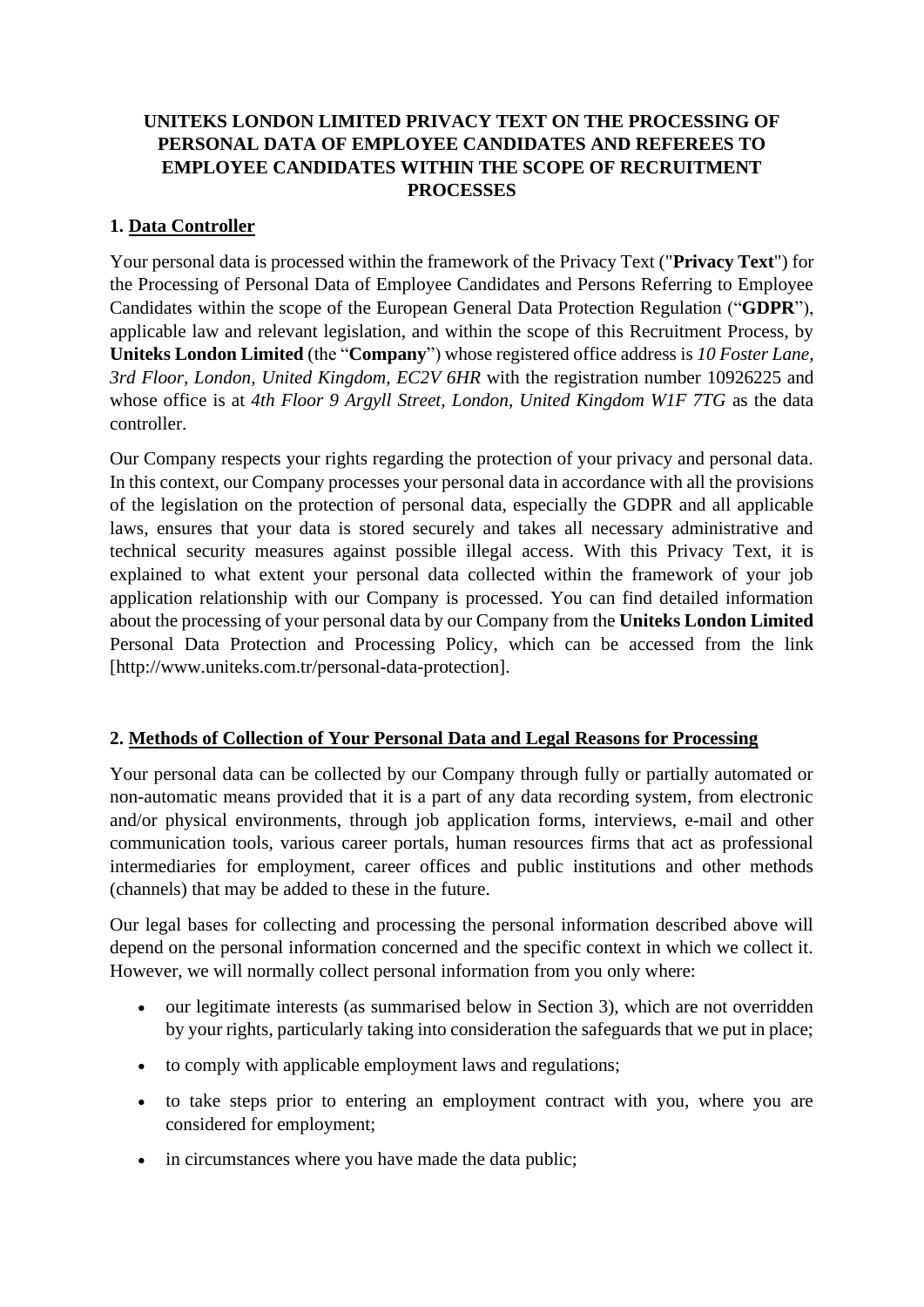- where we have your consent to do so (where we have requested your consent to process your personal data, you have the right to withdraw your consent at any time); and/or
- to protect the rights and interests of our Company, our staff members, candidates and others, as required and permitted by applicable law; and/or
- for reasons of substantial public interest.

If you have questions about or need further information concerning the legal basis on which we collect and process your personal information, please contact us using the contact details provided in Section 7 below.

### **3. Types of Personal Information We Collect When You Apply, Your Personal Data Categories and Purposes of Processing Your Personal Data**

The types of personal information we collect and process when you apply for a role with our Company includes, but is not limited to:

- Identification data and contact details including your name, address, email address, phone number and other contact information, gender, date of birth, nationality, national identifiers (such as national ID/passport, social security number(s)).
- Employment history such as previous employer, job titles/positions.
- Background information such as academic/professional qualifications, job qualifications, education, training, details included in your CV/resume, employment references, language skills.
- Nominated referees name, contact details, employer, job role.
- Immigration/visa status.
- Previous applications/roles information relating to previous applications you have made to and/or any previous employment history with our Company.
- Other information you voluntarily provide throughout the process, including through assessment centres and interviews.

As a general rule, during the recruitment process, we try not to collect or process any of the following: information that reveals your racial or ethnic origin, religious, political or philosophical beliefs or trade union membership; genetic data; biometric data for the purposes of unique identification; or information concerning your health/sex life ("*Sensitive Data*"), unless authorised by law or where necessary to comply with applicable laws.

However, in some circumstances, we may need to collect, or request on a voluntary disclosure basis, some Sensitive Data and/or information relating to your criminal background for legitimate recruitment-related purposes (on the basis that it is in the public interest and in accordance with applicable law): for example, information about your racial/ethnic origin, gender and disabilities for the purposes of equal opportunities monitoring, to comply with antidiscrimination laws and for government reporting obligations; or information about your physical or mental condition to consider accommodations for the recruitment process and/or subsequent job role. You may provide, on a voluntary basis, other Sensitive Data during the recruitment process.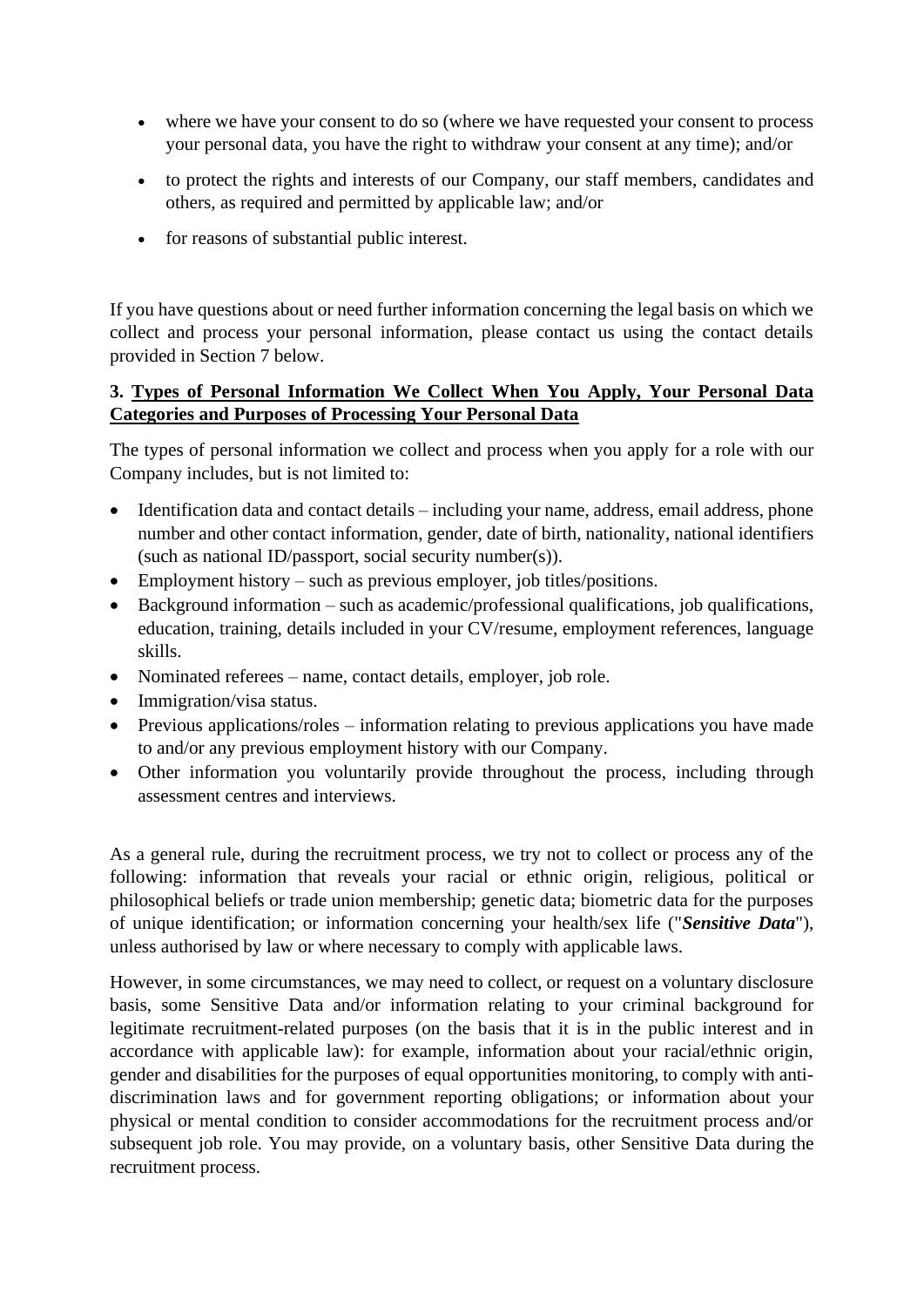The types of personal information collected from other sources:

- References provided by referees.
- Other background information provided or confirmed by academic institutions and training or certification providers.
- Information provided by recruitment or executive search agencies and platforms.
- Information collected from publicly available sources, including any social media platforms you use or other information available online.

Your personal data categories processed within the scope of the evaluation and finalization of job applications and the evaluation of your CV in terms of other current or future positions in our Company if you give your explicit consent, within the scope of the personal data processing conditions specified in applicable laws and the purposes of processing your personal data in question, are explained in detail below.

❖ To the Attention of Employee Candidates: We kindly request you not to include special caregory/sensitive data in your CV, which you will forward to our Company through the above channels.

| <b>Personal Data Category</b>      | <b>Personal Data Processing Purposes</b>                                                                                                                                                                                                                                                                                                                                                                                                                                                                                                                                                    |  |  |  |
|------------------------------------|---------------------------------------------------------------------------------------------------------------------------------------------------------------------------------------------------------------------------------------------------------------------------------------------------------------------------------------------------------------------------------------------------------------------------------------------------------------------------------------------------------------------------------------------------------------------------------------------|--|--|--|
| <b>Identity Data</b>               | Planning of Human Resources Processes,<br>$\bullet$<br>Execution of Employee Candidate/Intern/Student Selection<br>$\bullet$<br>and Placement Processes,<br>Execution of Application Processes of Employee<br>$\bullet$<br>Candidates<br>taking references, if necessary, during the recruitment<br>$\bullet$<br>process,<br>Creation of personnel file after recruitment,<br>$\bullet$<br>Personal affairs practices after recruitment,<br>$\bullet$                                                                                                                                       |  |  |  |
|                                    | To make demographic and financial reporting to the Uniteks<br>$\bullet$<br>head office in Turkey after recruitment,                                                                                                                                                                                                                                                                                                                                                                                                                                                                         |  |  |  |
| <b>Communication Data</b>          | <b>Execution of Communication Activities,</b><br>$\bullet$<br>Execution of Employee Candidate / Intern / Student<br>$\bullet$<br>Selection and Placement Processes,<br>Execution of Application Processes of<br>Employee<br>$\bullet$<br>Candidates,<br>Taking references, if necessary, during the recruitment<br>$\bullet$<br>process,<br>Creation of personnel file after recruitment,<br>$\bullet$<br>Personal affairs practices after recruitment,<br>$\bullet$<br>To make demographic and financial reporting to the Uniteks<br>$\bullet$<br>head office in Turkey after recruitment, |  |  |  |
| Professional<br>Experience<br>Data | Execution of Employee Candidate/Intern/Student Selection<br>$\bullet$<br>and Placement Processes,<br>Execution of Application Processes<br>of<br>Employee<br>$\bullet$<br>Candidates,                                                                                                                                                                                                                                                                                                                                                                                                       |  |  |  |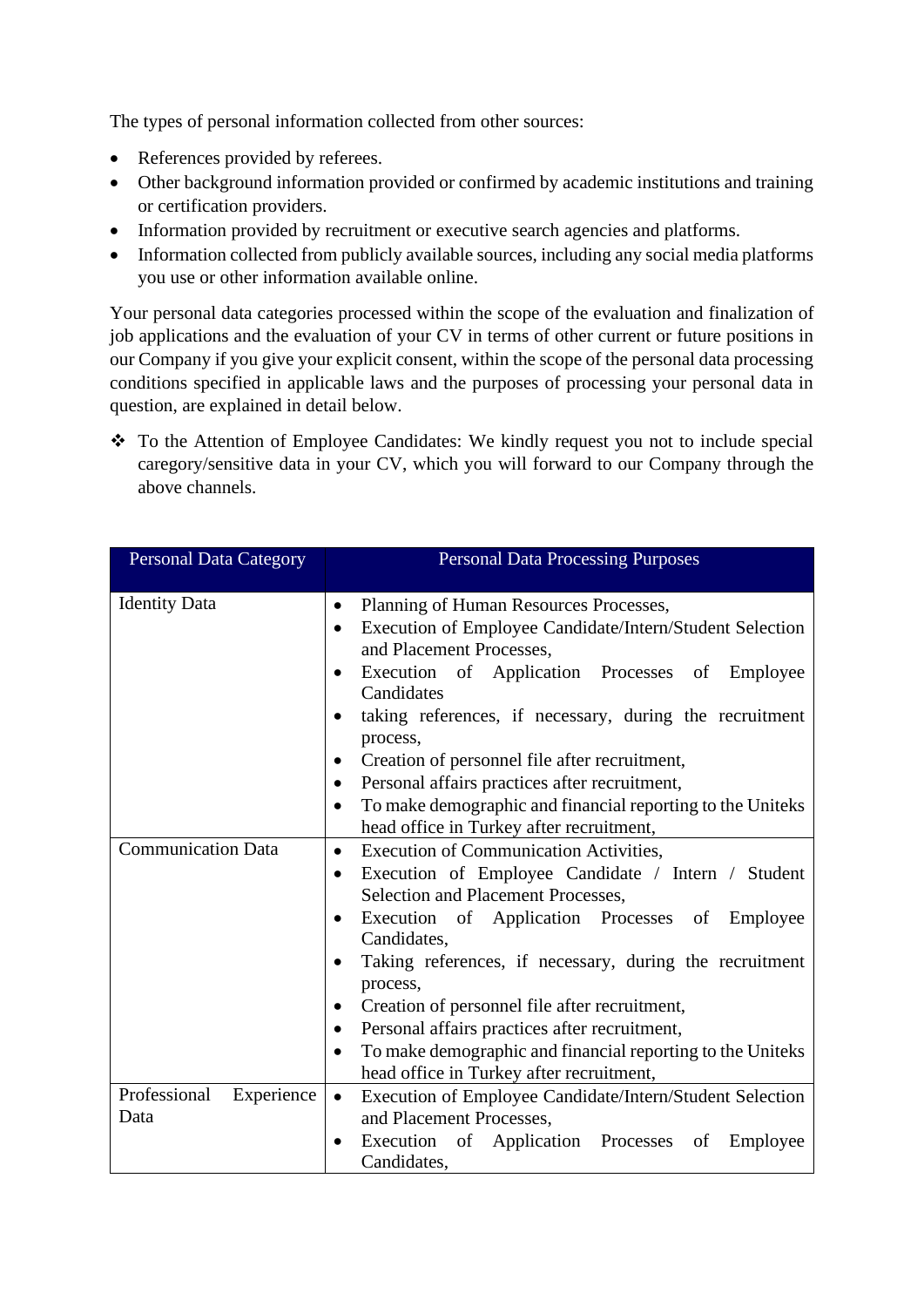|                       |                                               | Taking references, if necessary, during the recruitment   |  |  |
|-----------------------|-----------------------------------------------|-----------------------------------------------------------|--|--|
|                       |                                               | process,                                                  |  |  |
|                       |                                               | Creation of personnel file after recruitment,             |  |  |
|                       |                                               | Personal affairs practices after recruitment,             |  |  |
| Visual and Audio Data |                                               | <b>Ensuring Physical Space Security</b>                   |  |  |
|                       | Creation of personnel file after recruitment, |                                                           |  |  |
|                       |                                               | Personal affairs practices after recruitment,             |  |  |
|                       | $\bullet$                                     | Making demographic and financial reporting to the Uniteks |  |  |
|                       |                                               | head office in Turkey after recruitment.                  |  |  |

## **4. Who We Share Your Personal Information with and Transfers Abroad**

We take care to allow access to personal information only to those who require such access to perform their tasks and duties, and to third parties who have a legitimate purpose for accessing it. Whenever we permit a third party to access personal information, we will implement appropriate measures to ensure the information is used in a manner consistent with this Text and that the security and confidentiality of the information is maintained.

## *Transfers to other group companies*

We will share your personal information with other group Companies located in Turkey **(Üniteks Tekstil Gida Motorlu Araçlar Sanayi ve Ticaret A.Ş.** is the member company of the group companies to which the personal data will be trasfered and whose registered office is İzmir Trade Registry Office and registration number is Kyaka-8380 and whose head office is at *10039 Sok. No:26 Çiğli/İzmir***).**

in order to administer our recruitment processes and store data.

#### *Transfers to third party service providers*

In addition, we make certain personal information available to third parties who provide services relating to recruitment to us. We do so on a "need to know basis" and in accordance with applicable data privacy laws.

For example, some of this information will be made available to:

- recruitment search agencies or career portals involved in your recruitment, e.g. Linkedin, Indeed;
- data storage, shared services and recruitment platform or career portal providers, IT developers and support providers and providers of hosting services in relation to our Career Page, e.g., Amazon (AWS), Workable, Google Cloud, Google Workspace;
- third parties who provide support and advice including in relation to legal, financial/audit, management consultancy, insurance, health and safety, security and intel and whistleblowing/reporting issues, e.g., Citation.

We may also disclose personal information to third parties on other lawful grounds, including:

• to comply with our legal obligations, including where necessary to abide by law, regulation or contract, or to respond to a court order, administrative or judicial process, including, but not limited to, a subpoena, government audit or search warrant;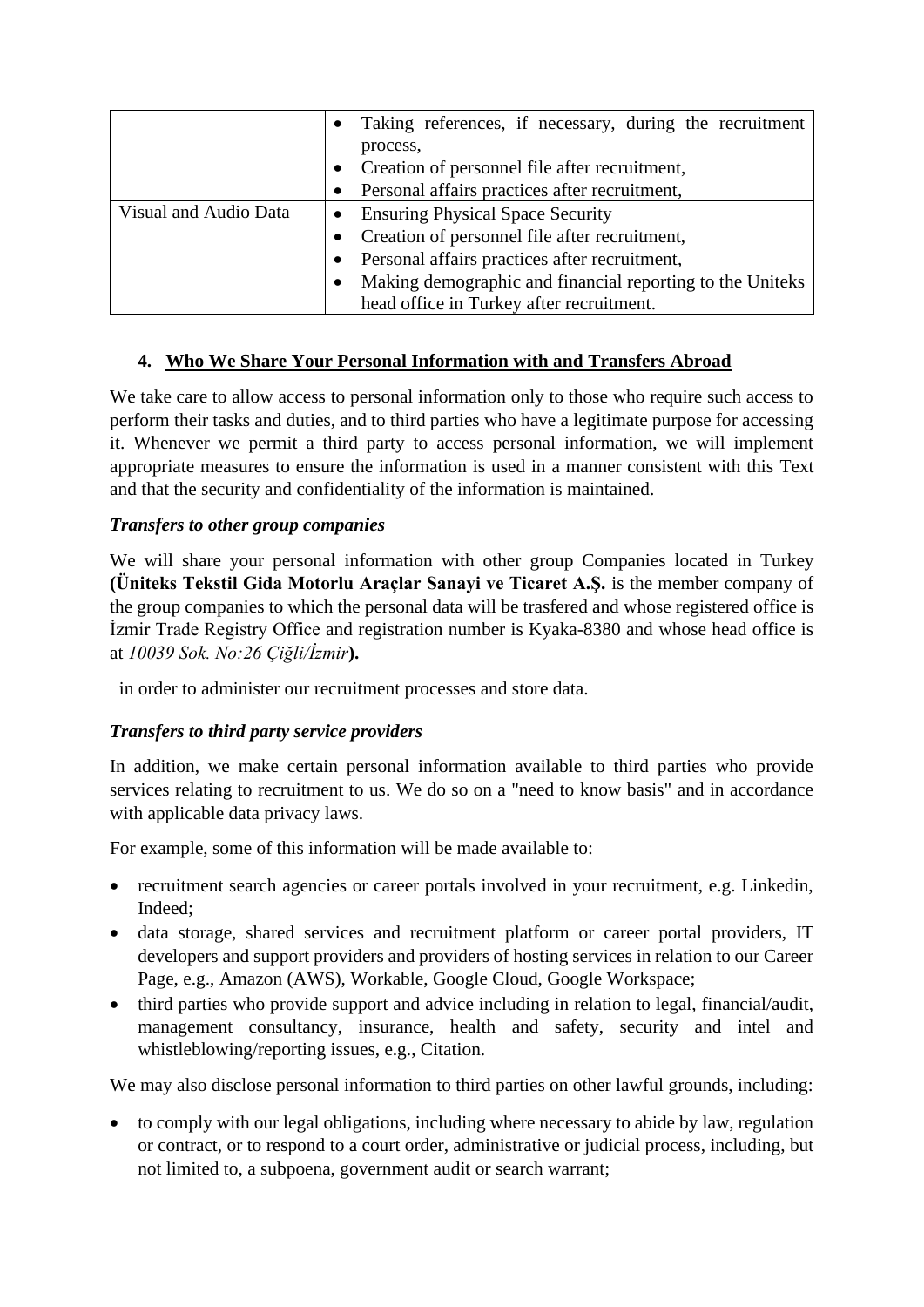- in response to lawful requests by public authorities (including for tax, immigration, health and safety, national security or law enforcement purposes);
- as necessary to establish, exercise or defend against potential, threatened or actual legal claims;
- where necessary to protect your vital interests or those of another person;
- in connection with the sale, assignment or other transfer of all or part of our business; and/or
- where you have provided your consent.

Our Standard Contractual Clauses can be provided on request. We have implemented similar appropriate safeguards with our third-party service providers and partners and further details can be provided upon request.

## **5. Personal Data Retention Periods**

Your personal data obtained during our company activities are stored and destroyed in accordance with the general principles and regulations set forth in our Company's policies and procedures regarding storage and destruction, which are prepared in accordance with applicable law.

In this context, your personal data will be destroyed if all personal data processing conditions are eliminated. If you are employed, your personal data that you have shared within the scope of your job application will continue to be processed during the employment contract and the following legal statute of limitations; If you are not employed, it is destroyed with the closure of the position, in the absence of your explicit consent. However, if you have your explicit consent, your CV information will continue to be processed for 2 (two) years after your CV information is shared with us in order for you to be evaluated in terms of current or future positions of our Company.

#### **6. Your Data Privacy Rights**

We inform you that you may exercise the rights available to you as a personal data owner under applicable data protection laws as follows:

- You can find out whether your personal data is processed or not.
- If your personal data has been processed, you can request information about it.
- You can find out the purpose of processing your personal data and whether they are used in accordance with the purpose.
- You can find out the third parties to whom your personal data is transferred, at home or abroad.
- If your personal data is incomplete or incorrectly processed, you may request that they be corrected and you may request the notification of the transaction made within this scope to the third parties to whom your personal data has been transferred.
- Although it has been processed in accordance with the provisions of the law and other relevant laws, you can request the deletion or destruction of your personal data in the event that the reasons for its processing disappear, and in this context, and in case your personal data is incomplete or incorrectly processed, you can request the notification of the actions taken to the third parties to whom your personal data has been transferred.
- You can object to the emergence of a result against the person himself by analysing your processed data exclusively through automated systems.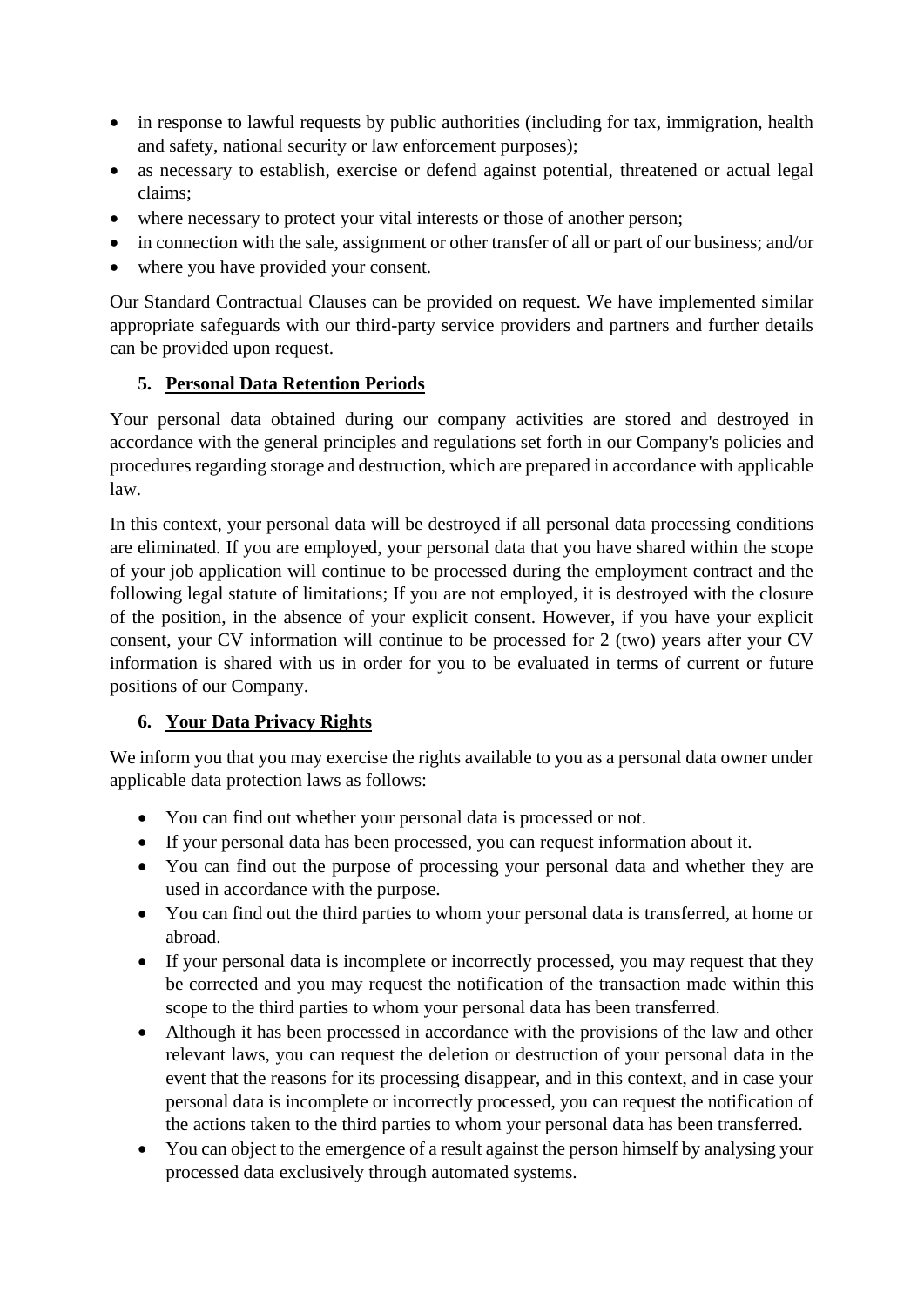- If your personal data is damaged due to unlawful processing, you can request the compensation of the damage.
- If you wish to **access, correct, update or request deletion** of your personal information, you can do so at any time by contacting us using the contact details provided at Section 7 below.
- In addition, you can **object to processing** of your personal information, ask us to **restrict processing** of your personal information or **request portability** of your personal information. Again, you can exercise these rights by contacting us using the contact details provided at Section 7 below.
- If we have collected and process your personal information with your consent, then you can **withdraw your consent** at any time. Withdrawing your consent will not affect the lawfulness of any processing we conducted prior to your withdrawal, nor will it affect processing of your personal information conducted in reliance on lawful processing grounds other than consent.
- You have the **right to complain to a data protection authority** about our collection and use of your personal information. We ask that you raise any complaints with us in the first place, but if we are unable to resolve your complaint, contact details for data protection authorities in Europe are available **[here.](https://ec.europa.eu/justice/article-29/structure/data-protection-authorities/index_en.htm)**

You can submit your applications regarding your rights mentioned above in writing or electronically via a registered electronic mail address, secure electronic signature, mobile signature or your e-mail address registered in our systems, with information/documents. (ID number or passport number for citizens of other countries, residential address / workplace address for notification, mobile phone / telephone / fax number, e-mail address, etc.) confirming your identity so that our Company can determine that you are the rightful owner together by filling in the Data Owner Application Form which you can access at the address [http://www.uniteks.com.tr/personal -data-protection] and submitting it to our Company.

We respond to all requests we receive from individuals wishing to exercise their data protection rights in accordance with appliable data protection laws.

Depending on the nature of your request, your applications will be concluded free of charge as soon as possible and within 30 (thirty) days at the latest; however, if the transaction requires an additional cost, you may be charged a fee according to the tariff to be determined by the Personal Data Protection Authority.

We would like to remind you that any sensitive personal data (eg, religion or blood type information) should not be included in the said documents.

# **7. Contact Details**

Please address any questions or requests relating to this Text by contacting us via e-mail at [humanresources@uniteks.com.tr](mailto:humanresources@uniteks.com.tr) .

The data controller of your information is **Uniteks London Limited**.

#### **Employee Candidate**

I have read and accept the entire Privacy Text above.

**Name :**